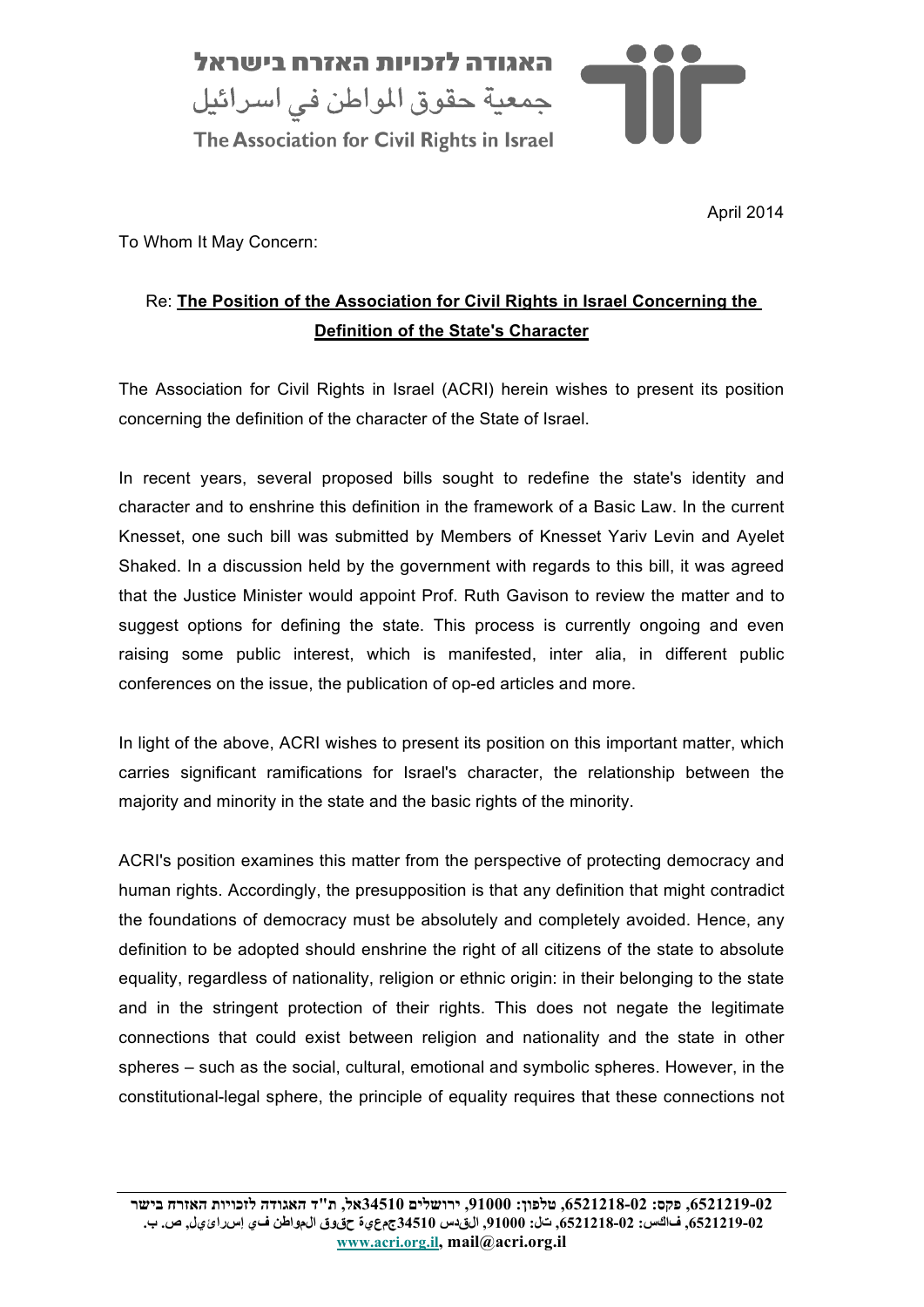distinguish between the rights of different citizens and their status in relation to the state based on their national or religious identity.

The constitutional dilemmas entailed in defining the state's character are substantial. The question of how the state is defined and the precise words used to enshrine this definition is a question that has severe implications for the state and all of its citizens. As is well known, it is also a question that is subject to intense public debate between different sectors of the population, as well as among each sector itself.

In our opinion, the task of adopting a constitutional definition for the state should be executed on the basis of broad civil consent, while considering the rights, needs and legitimate concerns of the different individuals and groups comprising the population. It should be noted that defining the character of the state through a Basic Law forms, in fact, part of a constitution. Although, in principle, ACRI supports the establishment of a constitution that will enshrine human rights, we find the attempts to formulate a democratic constitution for the State of Israel extremely difficult at this point, when it is not undertaken with broad consent and in due consideration of all rights of the different groups of the population, and when the state continues to implement a regime of military occupation over millions of Palestinians, who do not enjoy even fundamental civil rights and to whom this constitution will not be applied.

The crux of the matter is that the proposal to define the State of Israel as a "Jewish state" and to enshrine this definition in a Basic Law raises various problems, both on a principle level and on a practical level:

- 1. The very definition of the state, in a Basic Law, as a Jewish state establishes a hierarchy between Jewish citizens – to whom the state supposedly "belongs" – and non-Jewish citizens – to whom the state supposedly does not "belong" – thereby excluding the non-Jewish population and discriminating against it, if only on a declarative level.
- 2. The term "Jewish state" (as well as its different variations: "the state of the Jewish people," "the state of the Jews" and so on) is a vague expression, which could have many different meanings. Incorporating it into a binding article of a Basic Law opens a wide and dangerous door to the justification of discriminatory and racist policies towards non-Jews, and raises concerns that the protection of rights will be subordinated to this article, which will be used to justify a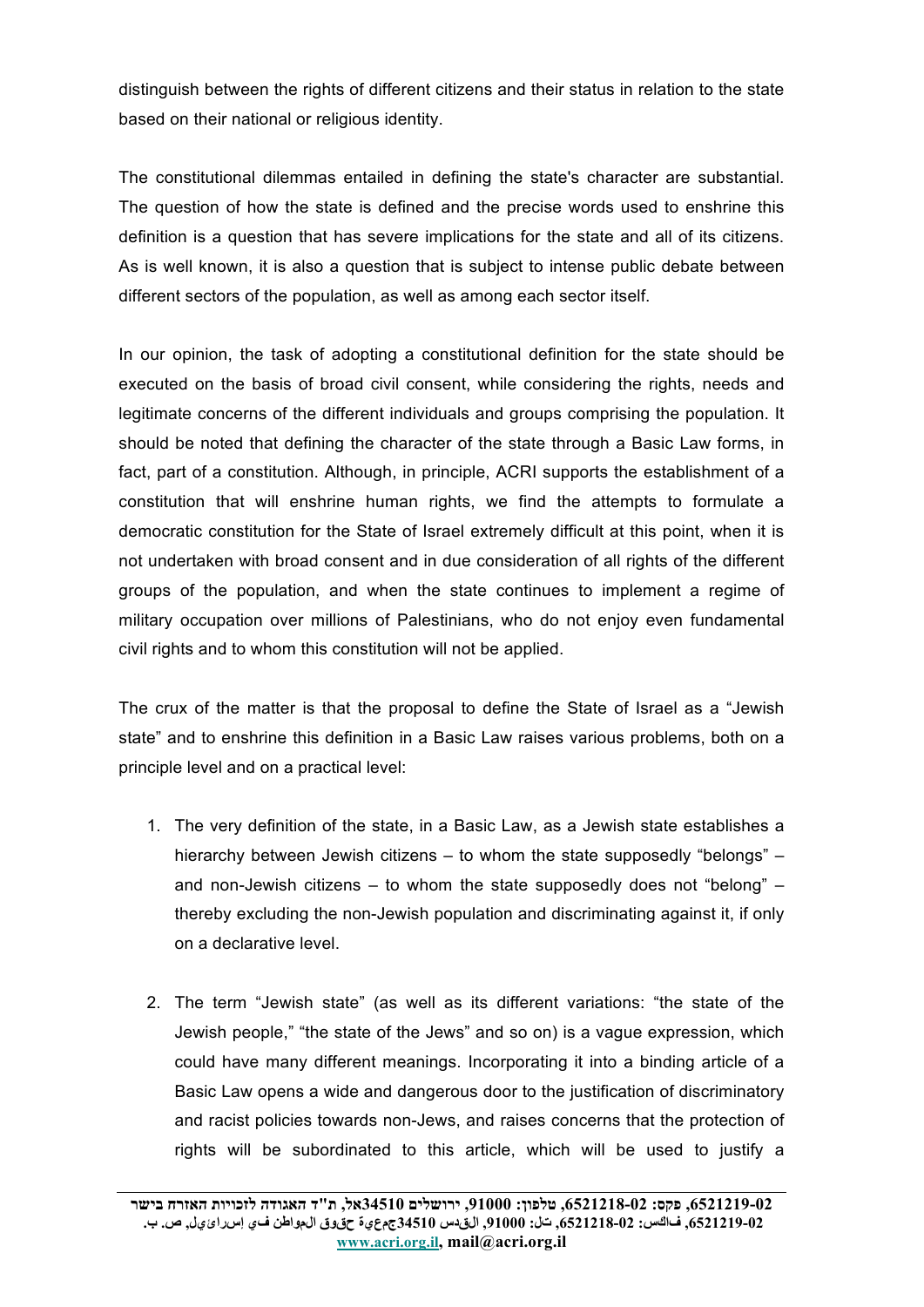discriminatory allocation of resources. The current reality, of long-standing discrimination against the Palestinian minority in Israel, only enhances the fear that this method will be used to justify violations of the rights of Arab citizens.

3. ACRI believes that alongside affording expression to the fact that the State of Israel was founded as a realization of the Jewish people's aspiration to political self-determination, and that in the State of Israel this right is realized in practice, there is a need to afford expression to the Palestinian citizens of the state, who are entitled to absolute equality and to the protection of their rights as an indigenous minority within the state. In any event, ACRI believes that, as is common in the constitutions of democratic countries around the world, it is more appropriate for the matter of a connection between the state and a nationality, as noted above, to appear in the preamble to the constitution, should there be one in Israel, and not as a binding article within it.

As a side-note to our principled position on this matter, we wish to refer to the version proposed for the definition of the state in the various bills submitted during the previous Knesset (proposed bill by MK Dichter et al.) and during the current Knesset (proposed bill by MKs Levin and Shaked). The aforementioned bills sought to subordinate the democratic character of the state to its Jewish character – the state is defined first and foremost as a Jewish state, and it is even established that the law, as well as any other law, shall be accordingly interpreted. The term "democracy" appears in a separate paragraph, and the above article of interpretation does not apply to it at all. This means that the term "democracy" is in fact subordinated to the character of the state as a "Jewish" state, secondary to it in importance and shall even be interpreted according to it. This version even diminished the term "democracy," as instead of asserting that Israel is a "democratic state" it asserts that "Israel possesses a democratic regime." This constitutes a change in the perception of democracy from an essential component that describes and defines the state, with everything derived from that, to a formal description of a regime model. Added to that is the fact that the proposed bills do not include any reference to the significance of the state being "democratic," including the lack of an explicit reference to the fact that a democratic state ensures equal rights to all its citizens and protects human rights without any distinction.

In conclusion, ACRI's position is that adopting a constitutional definition for the state should be executed on the basis of broad civil consent, taking into consideration the